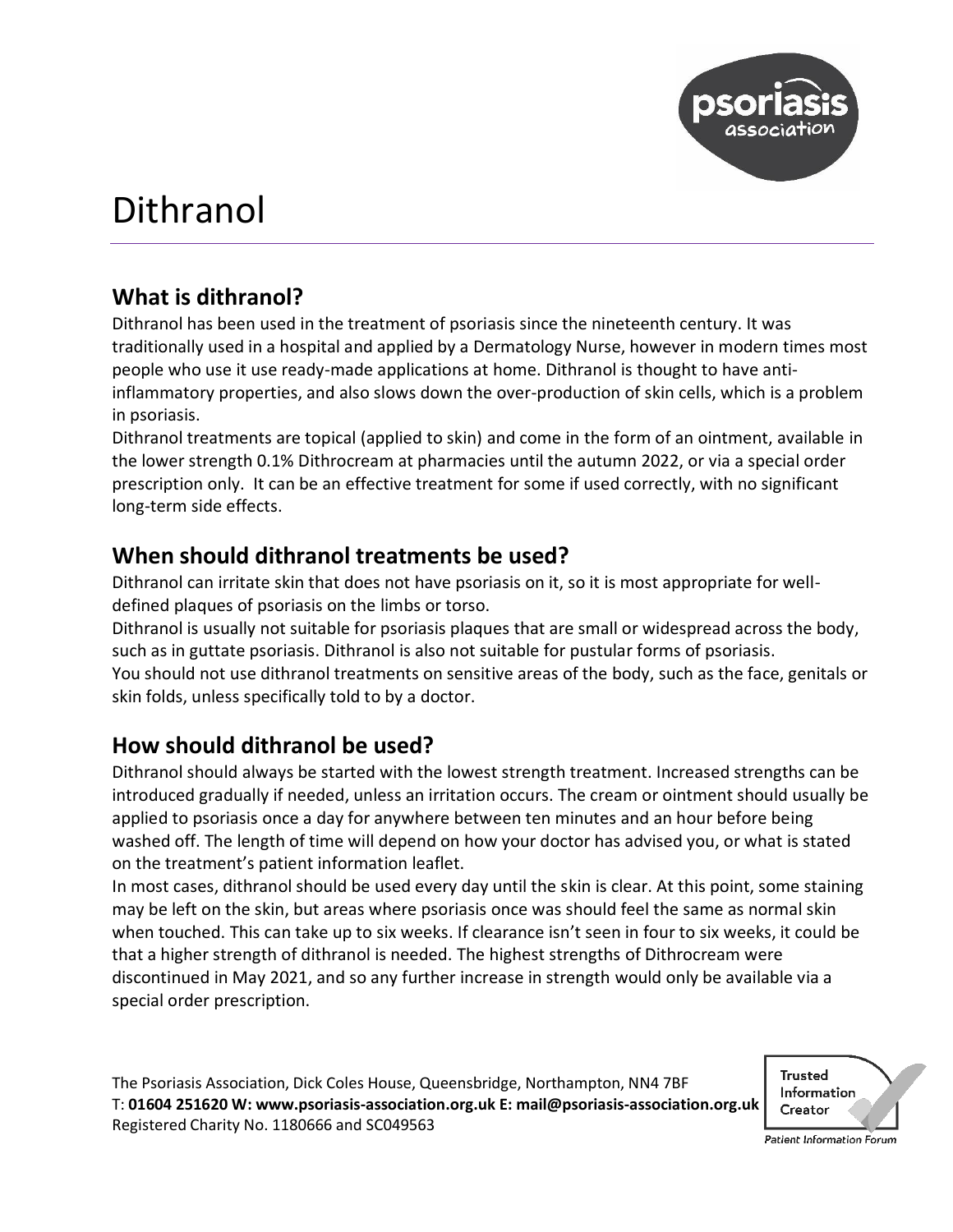It is thought that 'active' topical treatments, including dithranol, work better when the skin is well moisturised. Therefore, it is recommended that an emollient (moisturiser) should be applied and allowed to sink in before using a dithranol treatment.

Dithranol is a time consuming treatment, and so is not suitable for everyone. However, it can be an effective treatment for those who wish to use it.

### **Tips for using dithranol treatments**

- Don't forget that dithranol stains skin, fabrics and surfaces. Wear plastic disposable gloves when applying the treatment, and use old and dark coloured clothes, pyjamas and bedsheets. A little bleach usually helps to remove staining from ceramic bathroom tiles.
- It can be helpful to time the dithranol application so that you are ready to rinse it off around the time that you would usually have a bath or shower.
- Dithranol must only be applied to the plaques of psoriasis, as it can irritate non-psoriatic skin. Some people find that applying a border of petroleum jelly (such as Vaseline) around the psoriasis border helps to prevent the dithranol touching areas that it shouldn't.
- Dithranol can be used on the scalp. Firstly, comb hair to remove loose scales and, after parting, rub the cream well into the affected areas of the scalp. Remove cream by shampooing the hair after and try to avoid the rinse water going into the eyes. Blonde or fair hair may take on a pinkish tinge, but this will grow out after the treatment.

## **Side Effects**

Some mild skin irritation is common in the areas the dithranol has been applied to. If you experience burning or soreness that does not get better, stop treatment and consult your doctor. In many cases, using a lower strength treatment helps to improve side effects. Be aware that the treated areas of skin may gradually become stained purple or brown. This is harmless and will gradually disappear after the end of treatment. Do not attempt to scrub the colour from skin, as this may damage the skin and make psoriasis worse. Staining of the skin in the centre of the plaques of psoriasis is common when the psoriasis is starting to clear.

## **Types of dithranol treatment**

The pre-prepared dithranol treatment 'Dithrocream' is currently only available in the 0.1% strength category. It is anticipated that this will be discontinued in autumn 2022. Further dithranol treatments are now only available via a prescription from your doctor requesting that a specialorder is made by the pharmacist. The type of dithranol made via special-order prescription comes as an ointment.

The information in this resource is not intended to replace that of a healthcare professional: If you have any concerns or questions about your treatments, do discuss this with your doctor or pharmacist and **always read the patient information leaflet** to make sure you are using them correctly.

The Psoriasis Association, Dick Coles House, Queensbridge, Northampton, NN4 7BF T: **01604 251620 W: www.psoriasis-association.org.uk E: mail@psoriasis-association.org.uk** Registered Charity No. 1180666 and SC049563



Patient Information Forum